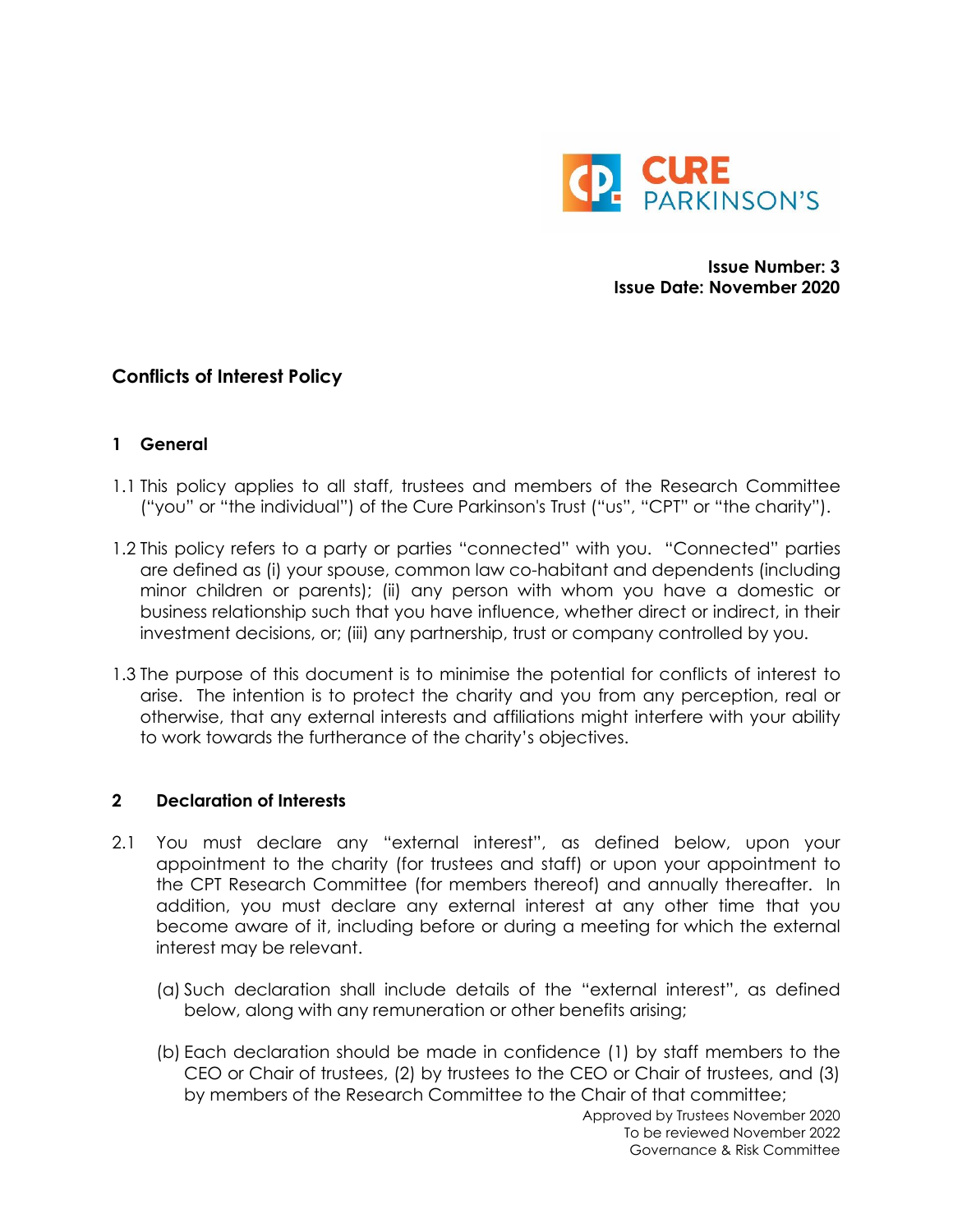- (c) The CEO, Chair of trustees and/or Chair of the Research Committee shall consider the declaration, and if he, she or they anticipate any conflict with the interests of the charity and/or any relevant meeting, shall resolve the issue as indicated in this Policy.
- (d) A register of external interests: (1) of staff members and trustees is held in strict confidence by the CPT Office Manager on behalf of the CEO and Chair of trustees; and (2) of members of the Research Committee by the Chair of that committee.
- 2.2 "External interests" for these purposes constitute any of the following, which relate to you and/or your connected parties:
	- equity interests (if worth at least £10,000 and/or greater than 1% of the total issued capital) in enterprises with involvement in pharmaceuticals, healthcare, biotech or related areas, or in any other enterprise that may have a real or perceived interest in the work of the charity;
	- consultancies and other external appointments (paid or unpaid) in enterprises with involvement in pharmaceuticals, healthcare, biotech or related areas, or in any other enterprise that may have a real or perceived interest in the work of the charity; and/or
	- Any other interest that may be a source of conflict, or which might be perceived to conflict, with the interests of the charity

provided always that investments managed under full discretionary trust by third parties do not constitute "external interests".

- 2.3 If you are uncertain whether any external interest exists, you should discuss this with the CEO, Chair of trustees and/or Chair of the Research Committee, who will decide in his/her discretion whether a declaration should be made by you.
- 2.4 If you are concerned about a possible external interest involving another staff member, trustee or Research Committee member then you should raise the matter with the CEO, Chair of trustees and/or Chair of the Research Committee.

## **3 Confidentiality**

3.1 All declarations and discussions of any external interests of an individual should be regarded as strictly confidential to the CEO, Chair of trustees and/or Chair of the Research Committee, provided that the register of external interests and any meeting minutes shall record sufficient information to explain or inform any decision made or to be made.